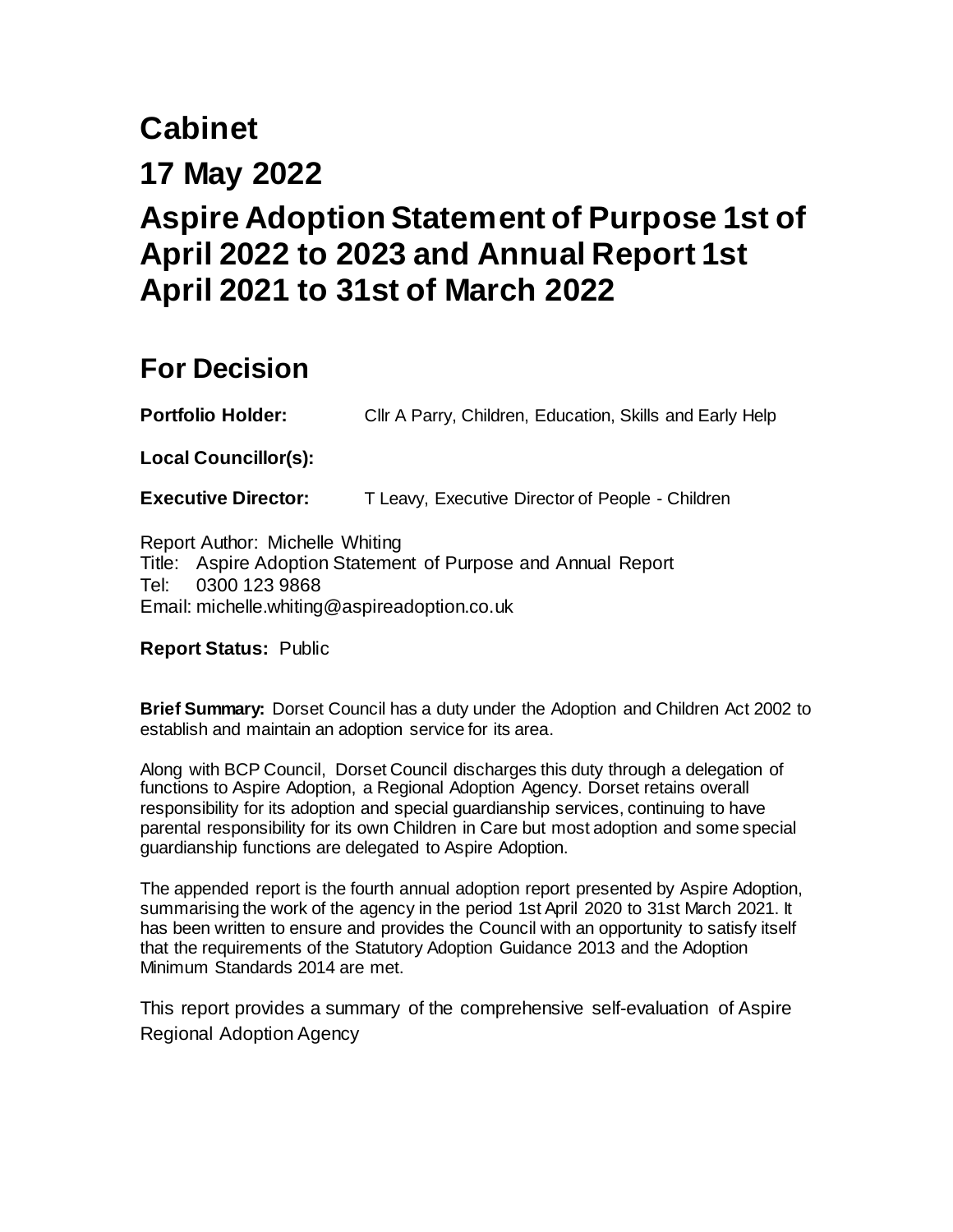**[Recommendation](#page-0-1)**: That the Aspire Adoption Annual Report and Statement of Purpose be received and noted.

<span id="page-1-0"></span>**[Reason](#page-1-0) for Recommendation**: That Cabinet is satisfied that the Aspire Statement of Purpose accurately describes the activities that the agency discharges on behalf of Dorset Council and the Annual Report satisfies the report that these activities were discharged to a high standard in the last year.

#### 1. **Report**

1.1 Please see the reports attached

# 2. **[Financial](#page-1-1) Implications**

<span id="page-1-3"></span><span id="page-1-1"></span>Aspire Adoption Agency delivered services for the financial year 2021 to 2022 within the agreed budget. Aspire Executive Board will have access to the full financial report

# 3. **[Climate](#page-1-2) Implications**

None

# 4. **[Well-being](#page-1-3) and Health Implications**

<span id="page-1-2"></span>None

#### <span id="page-1-4"></span>5. **[Other](#page-1-4) Implications**

<span id="page-1-5"></span>None

#### 6. **[Risk](#page-1-5) Assessment**

6.1 HAVING CONSIDERED: the risks associated with this decision; the level of risk has been identified as: LOW